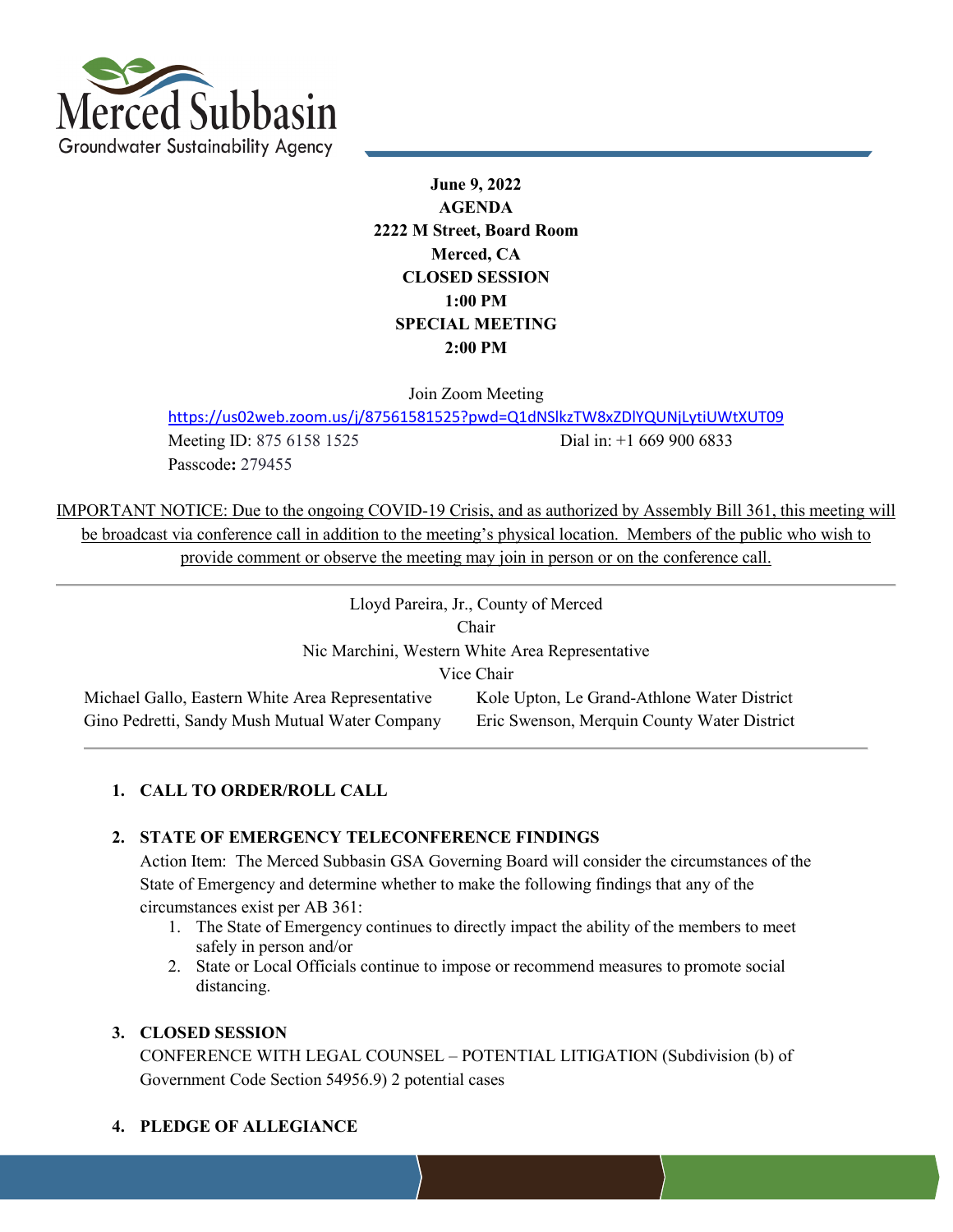Merced Subbasin Groundwater Sustainability Agency Governing Board Meeting June 9, 2022 Page **2**

### **5. PUBLIC COMMENT PERIOD**

Public opportunity to speak on any matter of public interest within the Board's jurisdiction including items on the Board's agenda. Testimony limited to three minutes per person.

## **6. APPROVAL OF MINUTES**

Action to approve the meeting minutes from the Governing Board meeting on May 12, 2022.

# **7. LAND REPURPOSING PROGRAM DEVELOPMENT**

Discussion and potential direction on land repurposing program timeline and elements.

### **8. FY 2022 PROPOSED BUDGET AND SGMA COMPLIANCE LANDOWNER FEE**

Action to approve the Fiscal Year 2022-2023 GSA budget and approve the FY 2022-2023 SGMA Compliance Land Owner Fee.

## **9. WELL CONSISTENCY DETERMINATION TEMPLATE LETTER**

Informational item regarding the consistency determination template letter which allows MSGSA staff to provide written notification of the consistency determination to applicants upon review of a submitted permit application materials.

#### **10. STAFF REPORT**

#### **11. BOARD REPORTS**

## **12. NEXT REGULAR MEETING**

#### **13. ADJOURNMENT**

Alternate formats of this agenda will be made available upon request by qualified individuals with disabilities. Appropriate interpretive services for this meeting will be provided if feasible upon advance request by qualified individuals with disabilities. Please contact the Secretary at (209) 385-7654 for assistance and allow sufficient time to process and respond to your request. Copies of agendas and minutes will be available at the Merced County Community and Economic Development Department and at www.countyofmerced.com/MercedSubbasinGSA.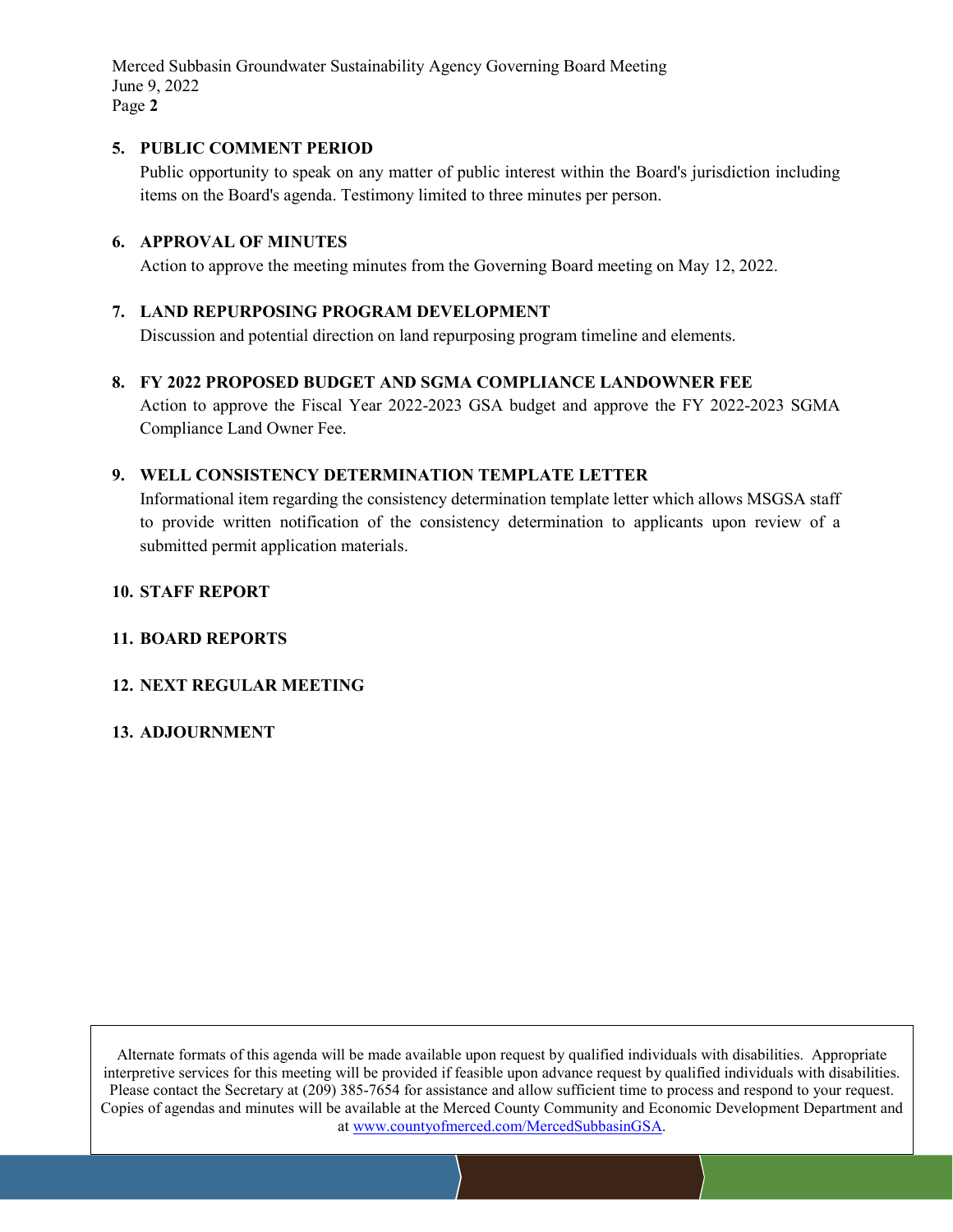# **TO: MEMBERS OF MERCED SUBBASIN GSA GOVERNING BOARD FROM: MARK HENDRICKSON, SECRETARY DATE: JUNE 9, 2022**

# **SUBJECT: STATE OF EMERGENCY TELECONFERENCE FINDINGS**

## **SUMMARY:**

In March 2020 Governor Newsom issued an Executive Order N-29-20 proclaiming a State of Emergency in California as a result of the threat of COVID-19. Under this executive order, local legislative bodies were authorized to hold public meetings via teleconferencing and to make public meetings accessible telephonically or electronically to all members of the public seeking to address the local legislative body. Requirements of the Brown Act to meet physically in person and certain requirements for teleconferencing were waived.

In September 2021, the California legislature passed AB 361. Under this legislation, a local agency is authorized to use teleconferencing without complying with teleconferencing requirements under the Brown Act, when a local agency holds a meeting during a declared state of emergency. Under this legislation, every 30 days, the legislative body is required to consider the circumstances of the state of emergency and make findings that a state of emergency continues to directly impact the ability of the members to meet safely in person and/or state or local officials continue to impose or recommend measures to promote social distancing. This provision is in effect until January 1, 2024.

The Board is required to make these findings every 30 days. The last findings were made in May.

## **REQUEST/RECOMMENDATION/ACTION NEEDED:**

Action to consider the circumstances of the State of Emergency and make the finding that the State of Emergency continues to directly impact the ability of the members to meet safely in person.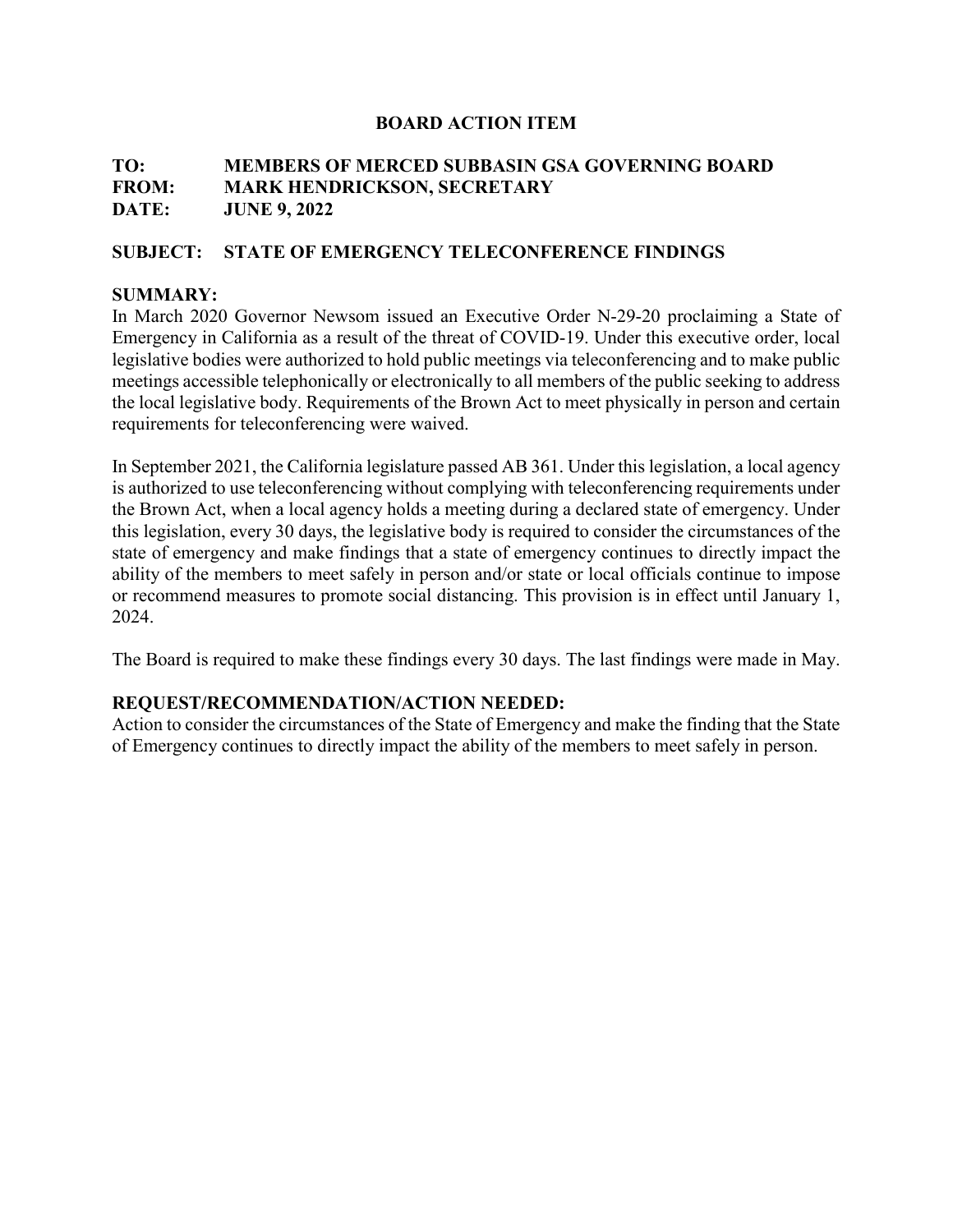# **TO: MEMBERS OF MERCED SUBBASIN GSA GOVERNING BOARD FROM: MARK HENDRICKSON, SECRETARY DATE: JUNE 9, 2022**

# **SUBJECT: LAND REPURPOSING PROGRAM DEVELOPMENT**

### **SUMMARY:**

In November 2021, the Governing Board adopted the Two Phased GSP Implementation Approach resolution, identifying land repurposing as the primary activity to achieve the Phase 1 target of reducing the consumptive use of groundwater by 15,000 acre feet annually. MSGSA consultants, EKI Water and Environment, Inc., have been working with the Demand Reduction Ad Hoc Committee and the Technical Advisory Committee on development of the Land Repurposing Program, according to the roadmap shard with this Board in January 2022.

The topics for discussion on the Land Repurposing Program for this Board meeting are: a review of administration and program elements. Direction given by this board does not need to be formal at this time. Direction on elements of the Land Repurposing program will be included in program itself, which will be approved by the Board at a later date.

### **REQUEST/RECOMMENDATION/ACTION NEEDED:**

Discussion and potential direction on land repurposing program timeline and elements.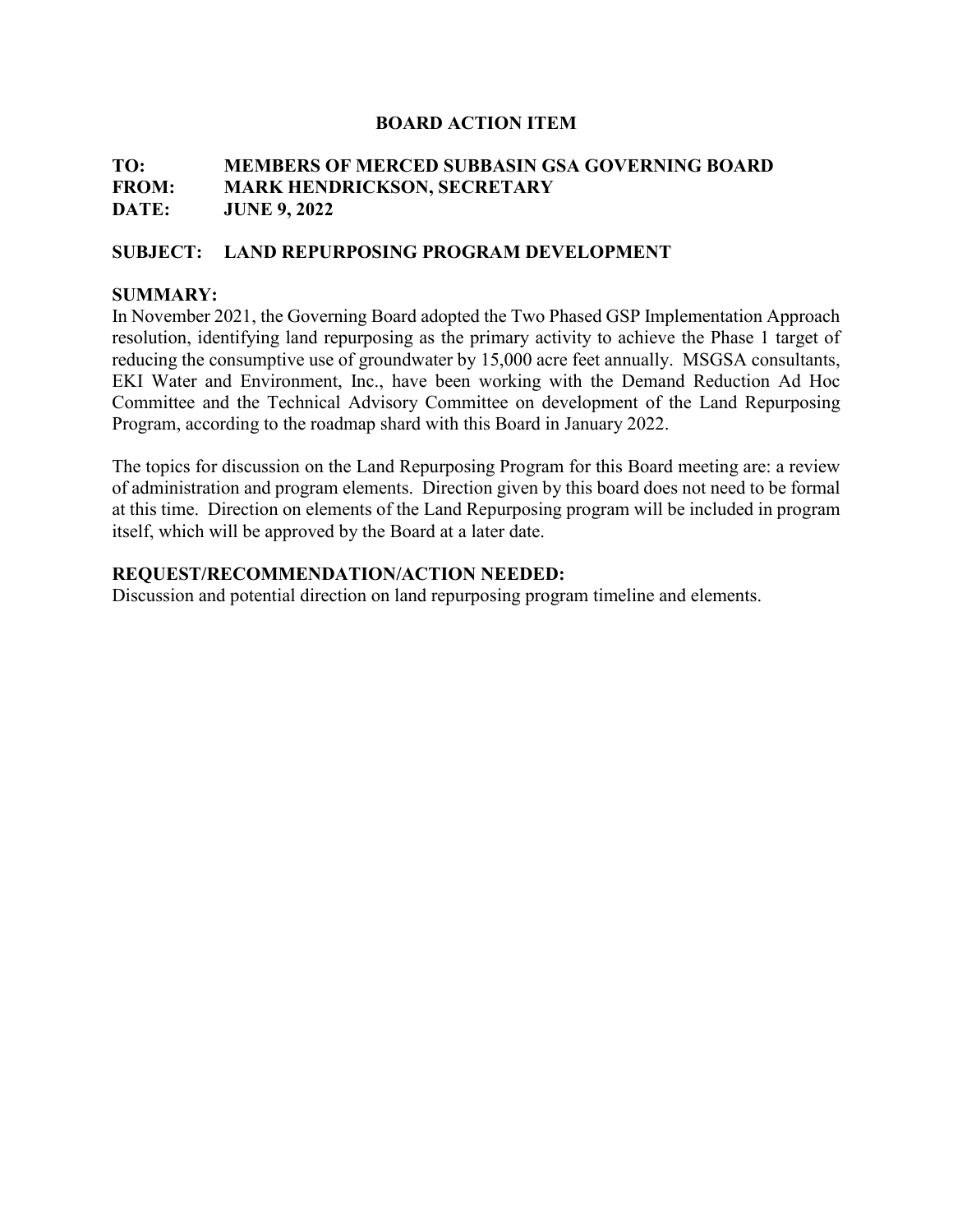# **TO: MEMBERS OF MERCED SUBBASIN GSA GOVERNING BOARD FROM: MARK HENDRICKSON, SECRETARY DATE: JUNE 9, 2022**

# **SUBJECT: FY2022/23 PROPOSED ADMINISTRATIVE OPERATING BUDGET AND SGMA COMPLIANCE LANDOWNER FEE**

#### **SUMMARY:**

The Merced Subbasin GSA Joint Powers Authority Agreement requires the Governing Board approve a new administrative operating budget at the beginning of each fiscal year.

The proposed administrative operating budget for fiscal year 2022-2023 will fund the anticipated GSA administrative expenses, including staffing, legal counsel, engineering and technical support expenses, and office expenses. The Support Services Agreement between the County and the MSGSA is budgeted for \$75,000, this is an increase of \$5,000 over last year. As discussed last year, the intention is for the contract amount to increase by steps until the GSA is paying the actual total costs of staff support.

Under Technical Services, the budget proposes \$250,000 to support Phase 1 Implementation. This encompasses projects, studies and analyses identified in the First Five Implementation Plan and supports the activities in the Two Phased GSP Implementation Approach Resolution (Resolution 2021-02) which are necessary to support GSP implementation within the Merced Subbasin GSA's jurisdictional boundaries. These expenses do not include shared basin-wide GSP expenses.

Basin wide shared expenses associated with the Groundwater Sustainability Plan include the contract with Woodard and Curran, expenses for the Water Year 2022 Annual Report, and monitoring expenses associated with the basin-wide contract with QK.

The proposed administrative operating budget would require a SGMA Compliance Landowner Fee, as approved and authorized under Proposition 218 in July 2019, in the approximate amount of \$750,000 (this number may adjust minimally based on the end of year fund balance on June 30, 2022). A SGMA Compliance Landowner Fee with a target of collecting \$750,000 would result in an estimated per acre fee of \$3.50 for irrigated acres and \$0.50 for all remaining acres not exempt. This estimated fee may change slightly due to updates to the Assessor's Parcel Roll, end of year fund balance and pending invoices. This administrative operating budget is separate from the proposed Phase 1 Funding Mechanism budget recently defined in the Engineer's Report for the Phase 1 Funding Mechanism.

#### **REQUEST/RECOMMENDATION/ACTION NEEDED:**

Action to approve the Fiscal Year 2022/23 GSA administrative operating budget and approve the FY 2022/23 SGMA Compliance Landowner Fee.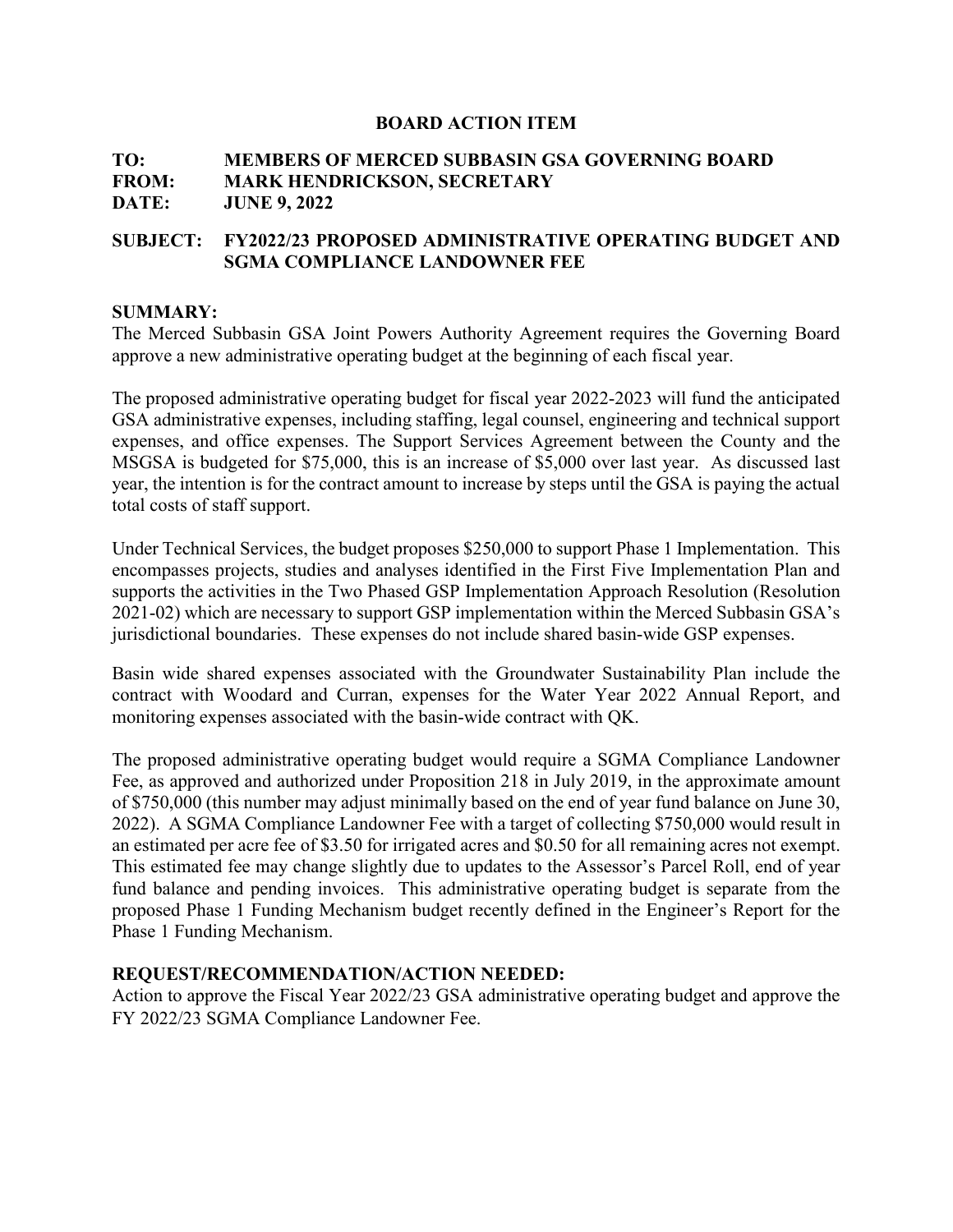|                |                                                     | <b>Proposed Administrative</b><br><b>Budget 2022/23</b> |
|----------------|-----------------------------------------------------|---------------------------------------------------------|
| <b>ACCOUNT</b> | <b>REVENUE</b>                                      |                                                         |
| 96924/97990    | Prop. 218 SGMA Compliance Landowner Fee             | 750,000                                                 |
|                | <b>TOTAL GSA REVENUE</b>                            | 750,000                                                 |
|                |                                                     |                                                         |
|                | <b>OPERATING EXPENSES</b>                           |                                                         |
|                | <b>Legal Services</b>                               |                                                         |
| 21834          | General                                             | 75,000                                                  |
|                | <b>Total Legal Services</b>                         | 75,000                                                  |
|                |                                                     |                                                         |
|                | <b>Technical Services</b>                           |                                                         |
| 21810          | Prop. 218 Fee Model Maintenance                     | 5,000                                                   |
| 21800          | Hydrology/Modeling Update                           | 25,000                                                  |
| 21800          | Phase 1 Implementation: Studies and Data Collection | 250,000                                                 |
|                | <b>Total Technical Services</b>                     | 280,000                                                 |
|                |                                                     |                                                         |
|                | <b>Miscellaneous Expenses</b>                       |                                                         |
| 21840          | Administrative Services (County support plus 1 FTE) | 150,000                                                 |
| 21810          | Audits                                              | 5,000                                                   |
| 21700          | Office Expense                                      | 8,000                                                   |
| 21003          | <b>General Liability Insurance</b>                  | 2,500                                                   |
| 21500          | Memberships                                         | 2,000                                                   |
| 22350          | Website Development, Maintenance                    | 5,000                                                   |
| 21900          | <b>Legal Notices</b>                                | 1,000                                                   |
| 21862          | <b>Public Outreach</b>                              | 15,000                                                  |
| 21800          | <b>Grant Writing</b>                                | 50,000                                                  |
|                | Contingency/Reserve 10-15%                          | 75,000                                                  |
|                | <b>Total Miscellaneous Expenses</b>                 | 313,500                                                 |
|                |                                                     |                                                         |
|                | <b>GROUNDWATER SUSTAINABILITY PLAN EXPENSES</b>     |                                                         |
| 21810          | <b>GSP Development</b>                              | 275,000                                                 |
| 97950          | GSP Dev Available to Reimburse to Agencies          |                                                         |
| 21810          | GSP Annual Report/Five Year Update Development      | 55,000                                                  |
| 21810          | GSP implementation and monitoring                   | 70,000                                                  |

**TOTAL GROUNDWATER SUSTAINABILITY PLAN 400,000**

| <b>TOTAL GSA ADMINISTRATIVE EXPENSES</b>                                        | 1,068,500 |
|---------------------------------------------------------------------------------|-----------|
| If expenditures exceed revenue, the difference will be made up by Fund Balance. |           |
| <b>Estimated Fund Balance</b>                                                   | 318,500   |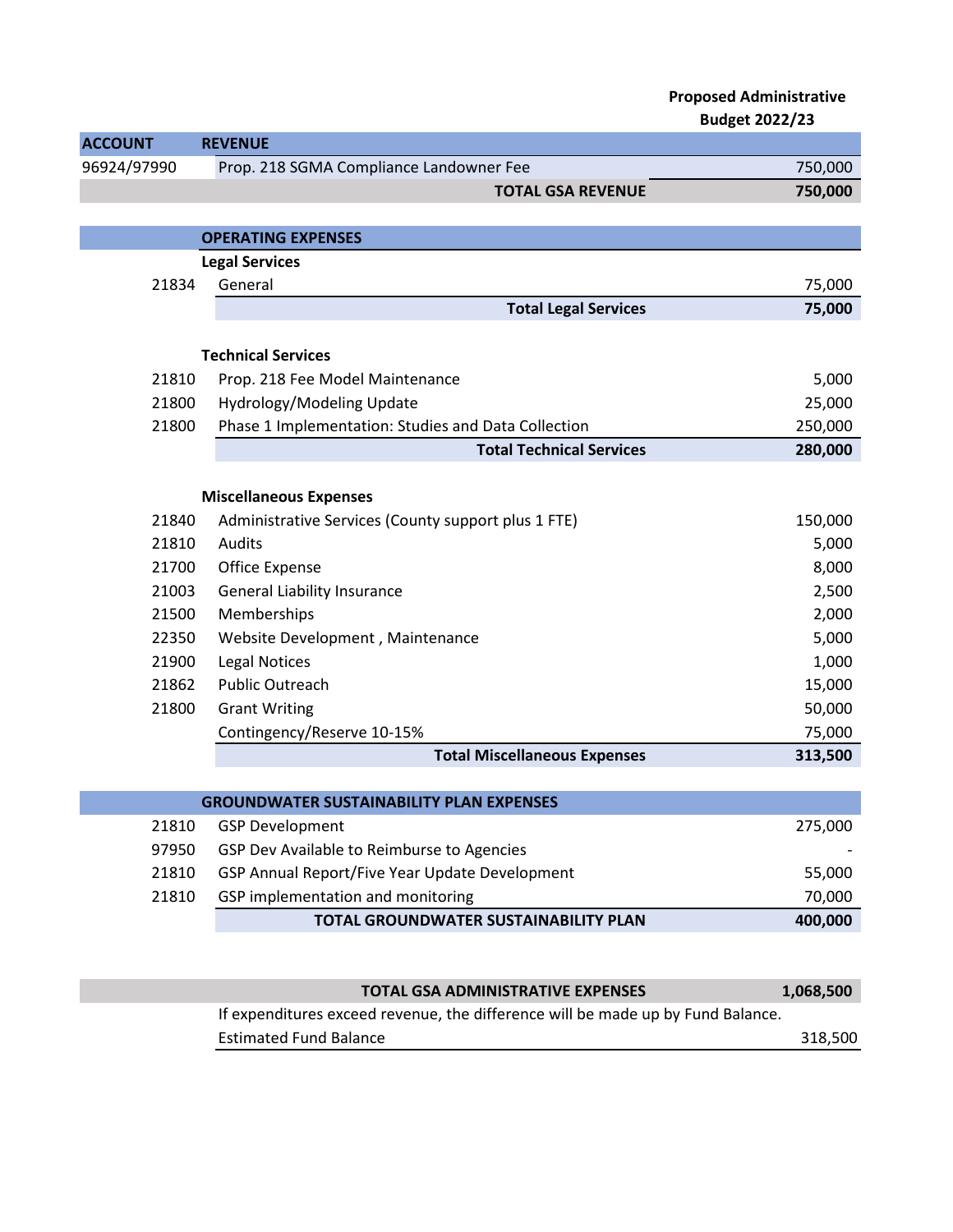# **TO: MEMBERS OF MERCED SUBBASIN GSA GOVERNING BOARD FROM: MARK HENDRICKSON, SECRETARY DATE: JUNE 9, 2022**

### **SUBJECT: WELL CONSISTENCY DETERMINATION TEMPLATE LETTER**

### **SUMMARY:**

The County of Merced Board of Supervisors adopted amendments to the Groundwater Mining and Export Ordinance on February 8, 2022, which went into effect on May 1, 2022. The amended Groundwater Ordinance requires Groundwater Sustainability Agencies in the County to evaluate well permit applications within their jurisdiction and make determinations on whether the proposed well and its usage are consistent with the adopted Groundwater Sustainability Plan.

On April 14, 2022, the Governing Board adopted The Merced Subbasin Groundwater Sustainability Agency: GSP Consistency Criteria for Well Construction Applications (Criteria) as Rule No. 1 of the MSGSA. Rule No. 1 allows MSGSA to respond to constituents within the Merced Subbasin GSA who approach the GSA requesting well consistency determinations for their County well permit applications. Pursuant to Rule No. 1, staff have developed a template letter for private wells that are determined to be consistent with the adopted Groundwater Sustainability Plan.

## **REQUEST/RECOMMENDATION/ACTION NEEDED:**

Informational item regarding the review approach and consistency determination template letter which allows MSGSA staff to provide written notification of the consistency determination to qualifying applicants upon review of a submitted permit application materials.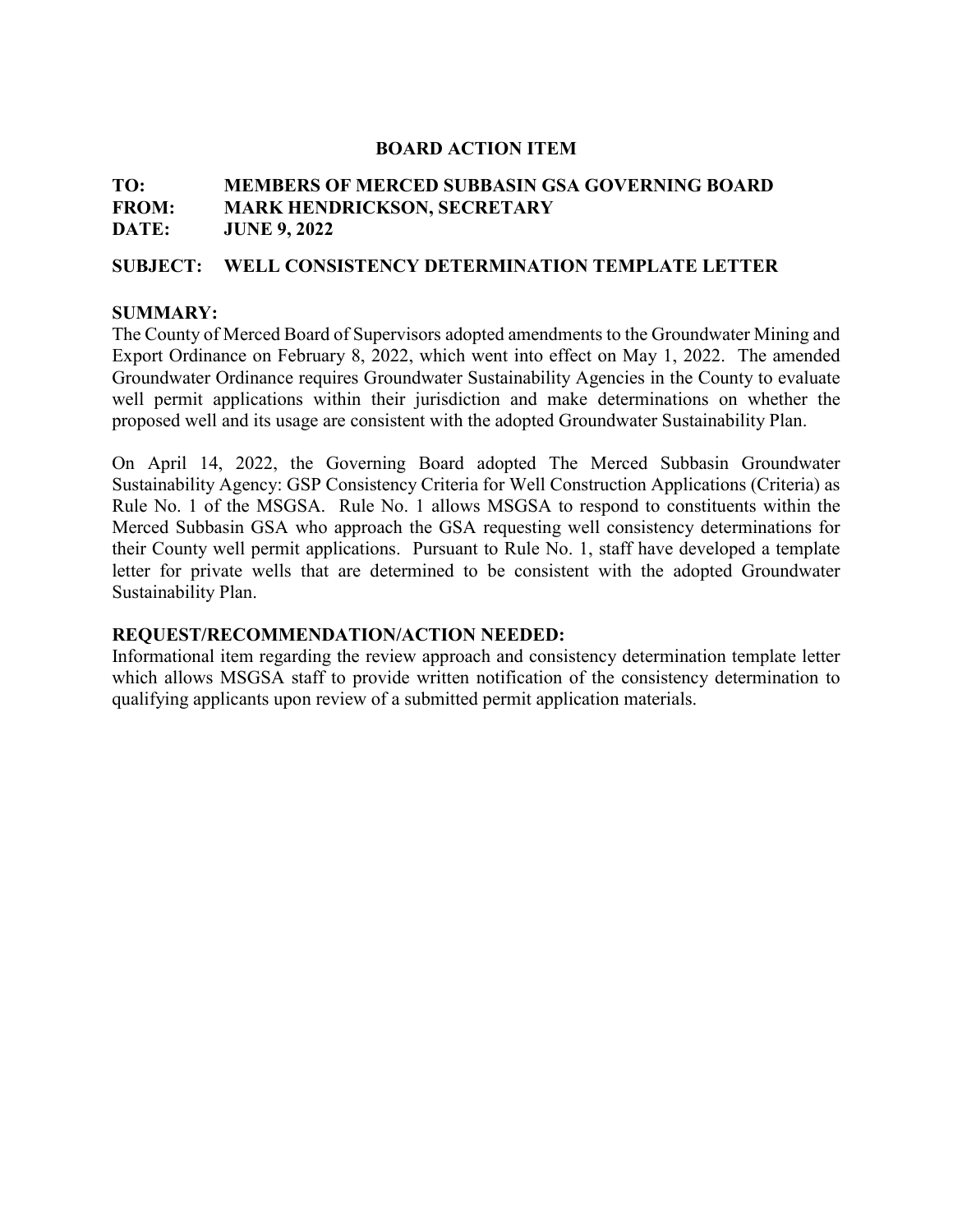

# [date]

[applicant name] [address line 1] [address line 2]

### **Re: Merced Subbasin Groundwater Sustainability Determination of Consistency**

### Dear [applicant],

Pursuant to the Merced Subbasin Groundwater Sustainability Agency's (MSGSA) Rule #1, we have reviewed materials submitted by you (the Applicant) regarding your intent to apply to the Merced County (County) through the Department of Environmental Health (DEH) for a well to be located at:

MSGSA Well Type: [well type: replacement or backup; agricultural or other] Well location: [address and APN of existing and new well (as applicable)] Proposed Action: [statement of action, e.g. deepen existing well, construct new and destroy old]

This letter provides the official documentation required by the DEH pursuant to County Ordinance 9.27.050 indicating a MSGSA's determination of consistency ("Consistency Determination") with the Merced Subbasin Groundwater Sustainability Plan (GSP) for the Applicant's proposed [well type].

Based upon information submitted by the Applicant, the MSGSA has made this Consistency Determination that the well is consistent with the GSP and deemed a "Consistent Well" pursuant to Rule #1. The Consistency Determination places the following conditions on the **Consistent Well [sequential well numbering for MSGSA tracking]**:

- 1. Water pumped from the well does not exceed:
	- a. [value] acre-feet per calendar year
- 2. Water pumped from the well is only applied on the following parcels: a. [list of APN(s) historically served]
- 3. Water pumped from the well is used for the following purpose:
	- a. [**purpose of use**]

This Consistency Determination also sets forth specific compliance requirements that the Applicant must satisfy. These requirements are detailed in **MSGSA's Rule #1** and summarized below:

1. Register the Consistent Well with the MSGSA pursuant to Section 1.6.2